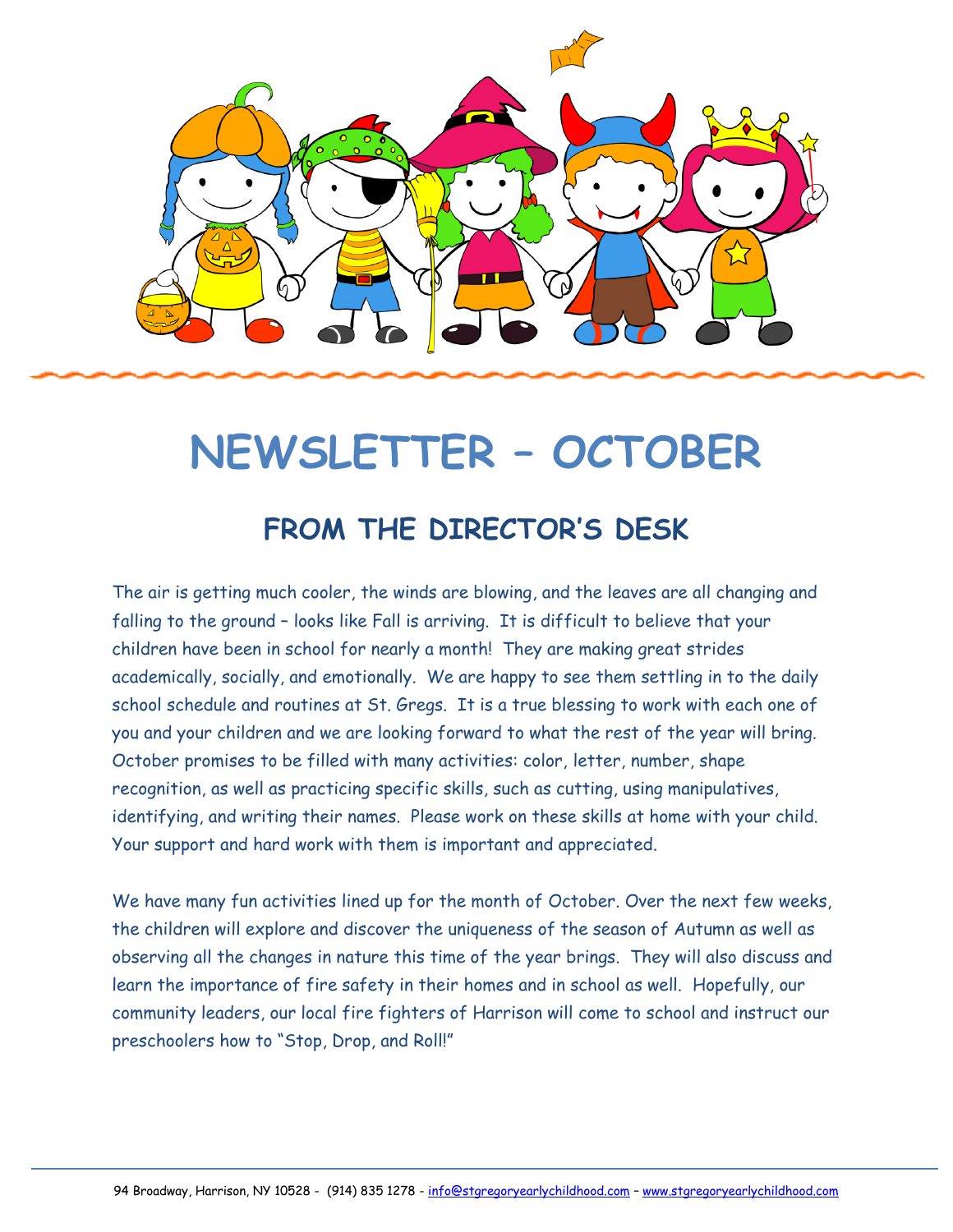Perhaps an extra added bonus will be boarding the Fire Truck and ringing its bell. The importance of friendships and how to listen and talk about our inner feelings in a positive way will be an instructional objective of their classroom teachers. Of course we can't forget about "Spooktacular Halloween" and all the excitement it brings to the lives of youngsters. To kids, Halloween is almost as important as Christmas. The children will be busy creating "creepy" but fun arts and crafts in keeping with the holiday.

#### **October Events and Activities:**

- Fire Prevention Week: 10/3-10/9
- 10/6; Visit From Harrison Fire Fighters and Fire Truck
- PTA/Parent Zoom Meeting: 10/6 Meeting Invites Will Be Sent
- Columbus Day/Great To Live In Harrison Day: 10/11 NO SCHOOL
- Visit from Harrison Fire Fighters: 10/13
- Teddy Bear Day: 10/13
- Scholastic Book Fair/Mystery Reader's Week: 10/18-10/22
- Pajamarama Day: 10/21
- Pumpkin Patch for Four Year Olds: 10/19
- Pumpkin Patch for Three Year Olds: 10/20
- Back To School Night 7 p.m.: 10/21 In House/Virtual TBD
- Christmas Fundraiser: 10/25-11/8
- Trunk or Treat 4's: 10/27
- Trunk or Treat 3's: 10/28

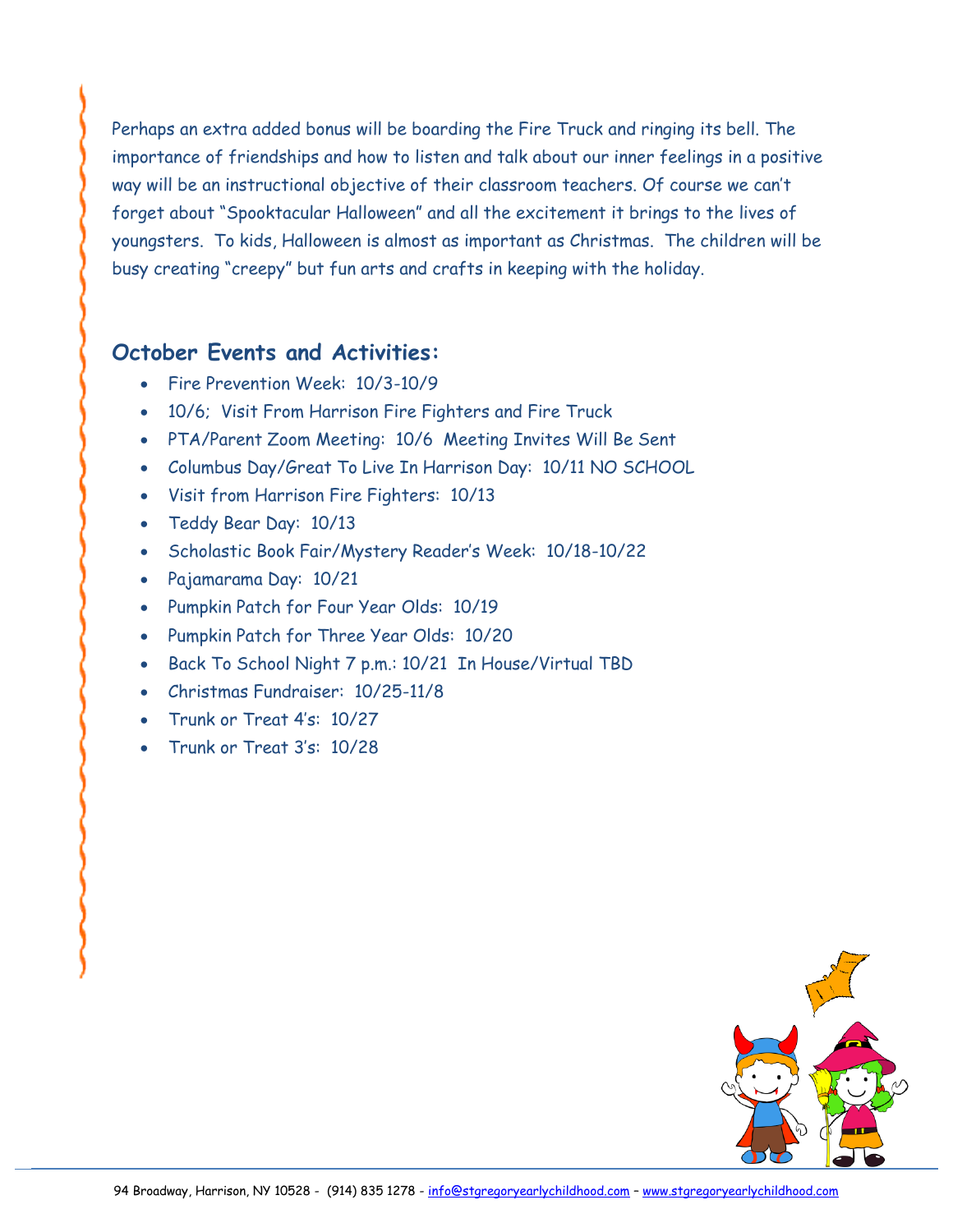## **Three Year Old Program**

- Themes: Teddy Bears, Columbus Day, Fall, Farm. Fire Prevention, Fire Safety, Five Senses, Halloween ,Autumn/Fall, Leaves, Pumpkins, etc.
- Skills: Days of the Week, Months of the Year, Color Recognition
- Letters: A,B,C,D,E, F ( Upper and Lower Case )
- Numbers: 1,2,3,4,5
- Colors: Black, Orange
- Shape: Triangle
- Community Helpers: Bus Driver, Crossing Guard, Custodian, Librarian, Principal, School Nurse, School Secretary, Teacher/Assistant
- Religion: St. Francis of Assisi, Mary, Queen of the Most Holy Rosary, Our Families, God's Gift of People, Trusting Others, Halloween ( All Hallow's Eve )
- Book Suggestions: Awesome Autumn, Brown Bear, Brown Bear, What Do You Say, One, Two, Boo, The Run Away Pumpkin, We're Going on a Bear Hunt, We're Going on a Leaf Hunt, Where's My Mummy.

### **Four Year Old Program**

Themes: Bats, Black Cats, Scarecrows, Columbus Day, Dinosaurs, Fire Prevention and Safety, Ghosts, Goblins, Witches, Spiders, Halloween, Pumpkins and Jack-O-Lanterns, Teddy Bear Picnic, Autumn/Fall, Leaves

- Skills: Using Scissors appropriately, Talking in Sentences, Holding and using crayons, markers and pencils correctly
- Letters: A,B,C,D,E,F (upper and lower case)
- Numbers: 1,2,3,4,5,6
- Colors: Black, Orange
- Shapes: Crescent, Triangle
- Community Helpers: Bus Driver, Crossing Guard, Custodian, Principal, School Nurse, Teacher/Assistant, School Secretary, Librarian, School Custodian
- Religion: St Francis of Assisi, Mary, Queen of the Most Holy Rosary, God's Gift of People, Beginnings, Belonging, Helping, Loving, Belonging to Family, Halloween ( All Hallows Eve )
- Book Suggestions: Pete the Cat, Five Little Pumpkins, Room on the Broom, Splat the Cat, What Was That, The Runaway Pumpkin, The Spooky Wheels On the Bus, The Timid Ghosts, Where is My Mummy, One, Two, Boo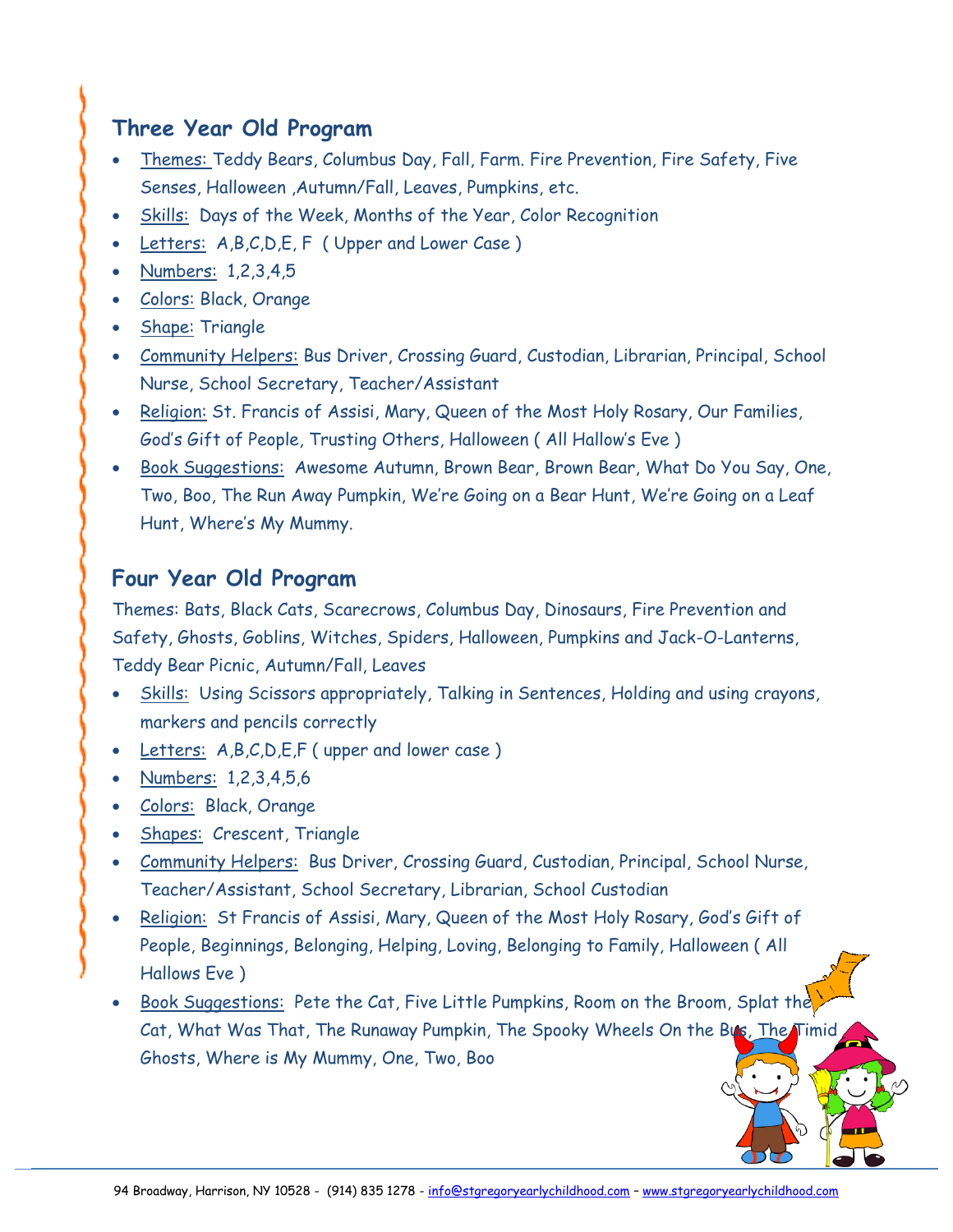## **Home Extensions for All Students**

- Practice name recognition and writing using paper, pencil/crayon, tracing in sand or making the letters with play dough
- Practice numbers 1 to 10. You can collect items in your household and have your children count them. Counting M&M'S is fun as well, and their reward is getting to "munch" on them.
- It is always a good idea to practice cutting, and the correct pencil/crayon grip with your child.
- Read to your child often

## **Scholastic Book Fair: 10/18-10/22**

A Scholastic Book Fair gives kids, parents, teachers and the whole community a chance to come together to celebrate not only the joy of reading, but also the joy of giving back. Every year Scholastic Book Fairs generate more than \$200 million free books and resources for schools, while putting books in the hands of children.

## **Mystery Reader's Week 10/18-10/22**

Reading is an exercise for the mind. It helps children to calm down and relax. Reading also opens doors of new knowledge to enlighten their minds. To promote reading here at St. Gregory the Great Early Childhood Enrichment Program we sponsor a "Mystery Reader's Program." It is a fun way to get parents involved in classrooms. It is also a great way to get students excited about reading. If you are interested please complete and return the "Mystery Reader's" Flyer sent home on 10/30.

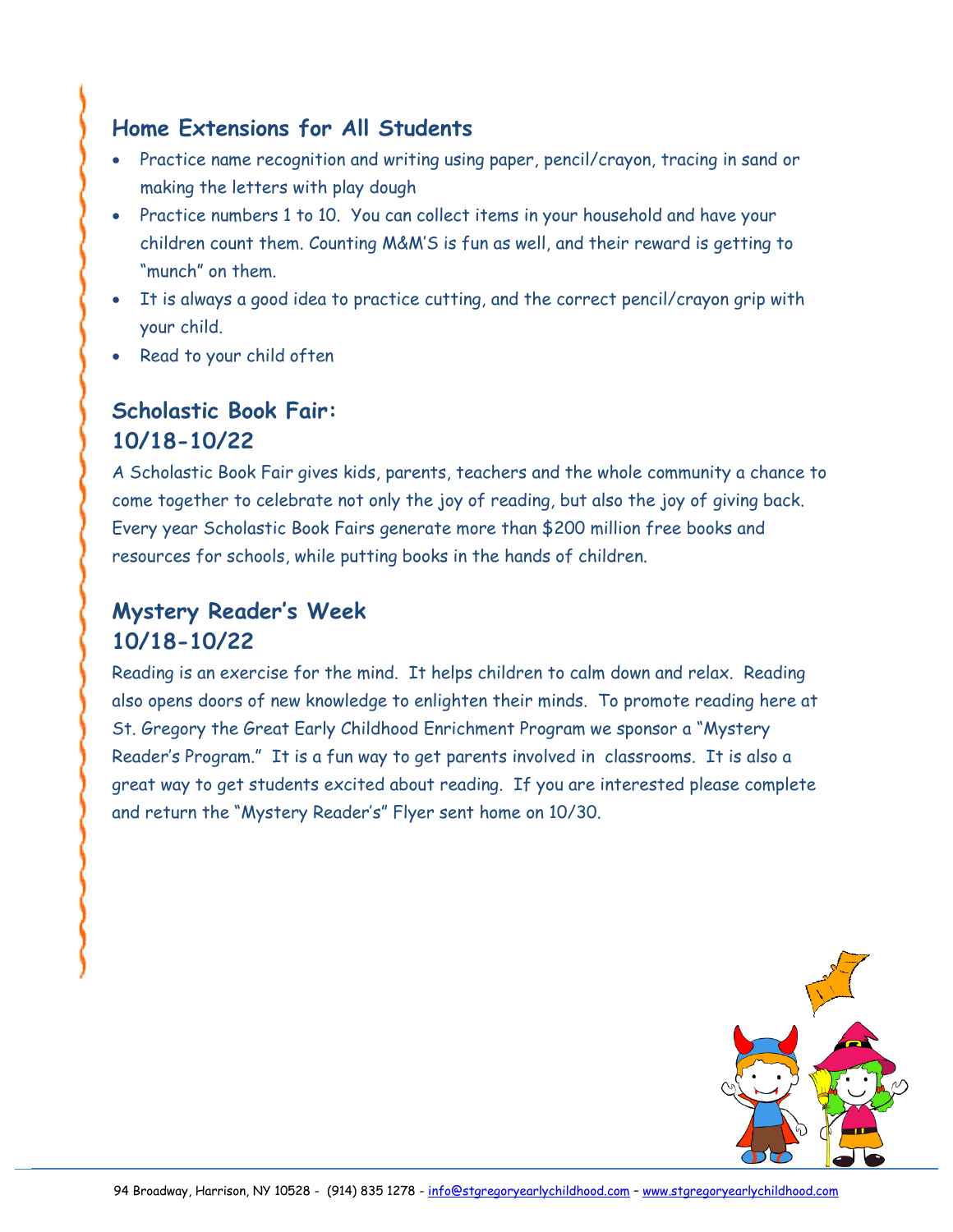## **TRUNK OR TREAT**

Halloween has always been a favorite celebration around St. Gregs. It is such a pleasure to watch our little ones parade around the preschool in their various costumes; it is a fun filled treat for us all.

We invite our preschoolers to join us at Saint Gregory the Great as we bring back our annual Halloween Bash, "Trunk or Treat." At this special event our parking lot transforms into a Halloween Extravaganza as costumed kids go from car trunk to car trunk to pick up treats. Our parents embrace the spirit of Halloween by selecting a theme and decorating their SUV'S, pop up tents, or truck beds to the delight of our children. Some themes in the past were: Bat Cave, Superheroes, Candy Land, Mickey and Minnie Mouse, Harry Potter, Haunted House, Wizard of Oz, The Addams Family, Frozen and Monster Mash. Put on your creativity cap and come up with an original theme, recruit other parents to join you to decorate and provide special treats such as: sealed nutritious snacks, pencils, stickers, crayons, whistles, etc. Pinterest has many suggestions for "trunk or treat" decorating. And of course we insist that you "Dress Up" for this occasion as well.

On Wednesday, October 27<sup>th</sup> we will celebrate Trunk or Treat with our Four Year Old Students. On Thursday, October 28<sup>th</sup> we will celebrate Trunk or Treat with our Three Year Old Students. If you would like to participate in this event by sponsoring and decorating a car/truck, please contact me directly either by phone or email. Let me know what original theme you will be selecting so we have no duplicates and who will be working with you. I will provide you with a list of appropriate items for their trick or treat bags.

Together we can provide our youngsters with a "Spooktacular Halloween Celebration. This is also an opportunity for you to catch your little one on camera with their peers and to get involved in one of our many preschool activities/events. Please try to keep scary or demonic costumes outside of the preschool.

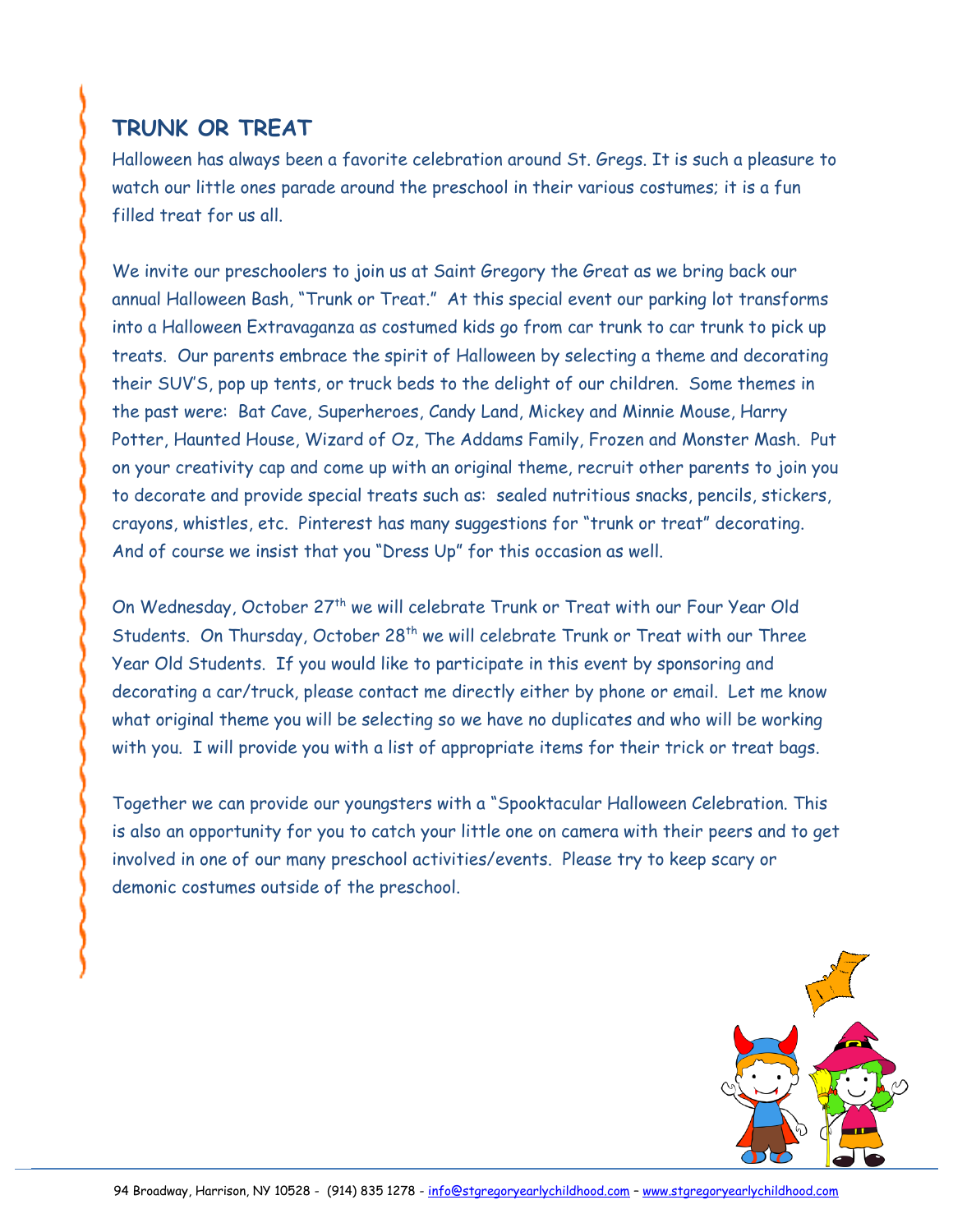## **Fire Prevention Week**

The Harrison Fire Department will be visiting our school. Our town fire fighters will be showing the children the fire truck, their fire gear, and talking about fire safety. I would encourage you as parents to discuss fire safety with your children and "have a Fire Safety Plan" for your home. This includes designating a meeting place outside the house, preferably at a neighbor's home. We tell your children that we practice fire drills in school, so they will know what to do in case of a real fire.Otis

Otis Spunkmeyer Cookie Fundraiser: This fundraiser ends on October 15<sup>th</sup>. We started this fall fundraiser on September  $20<sup>th</sup>$ . Everyone's involvement is needed more than ever. You can support the fundraiser by any of the following:

- Purchase items out of the catalog for you and your family
- Share your fundraiser on social media by email, or text on [www.ShopFund.com](http://www.shopfund.com/)
- Ask neighbors, co-workers, friends and others to purchase and show their support.

Please know your assistance this year in particular will make a huge difference and thank you in advance for your participation in this fundraiser.

#### **Reminders:**

- Although the weather is changing, our Pre K students play outside every day. Please be sure to send in appropriate clothing for your child to go outside. Label each item of clothing your child wears. It is amazing how many blue, black, or pink jackets, hats, etc. show up in one classroom.
- Please make sure that your child comes to school each day wearing appropriate shoes. No Crocs, clogs, sandals, or slippers. Sneakers are best.
- Please review the materials in your child's folder daily. Folders contain children's work as well as other important information from the School Director or Classroom Teacher.
- School will be "CLOSED" on Monday, October 11<sup>th</sup> in celebration of Columbus Day.
- Ms. G's monthly School Newsletter and your child's Teacher Classroom Newsletter can be found on our PreK Website.
- Please have your child use the bathroom at home before coming to school and PLEA WORK DILIGENTLY ON POTTING TRAINING YOUR CHILD.
- If your child will not be in school, please report their absence to Ms. Gaudelli directly, either by email or a phone call between 7 a.m. and 8:30 a.m.